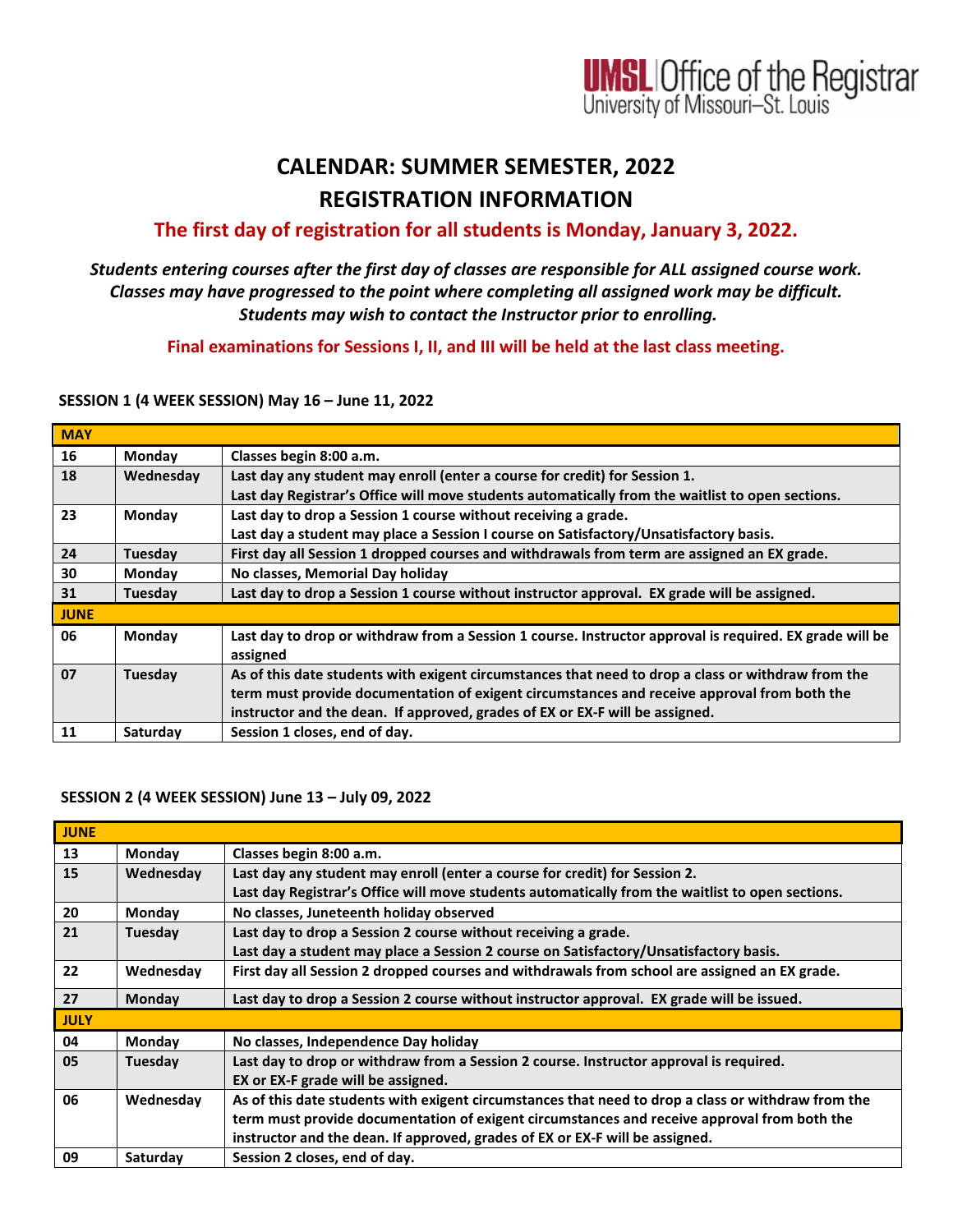## **SESSION 3 (4 WEEK SESSION) July 11 – August 06, 2022**

| <b>JULY</b>   |           |                                                                                                    |
|---------------|-----------|----------------------------------------------------------------------------------------------------|
| 11            | Monday    | Classes begin 8:00 a.m.                                                                            |
| 13            | Wednesday | Last day any student may enroll (enter a course for credit) for Session 3.                         |
|               |           | Last day Registrar's Office will move students automatically from the waitlist to open sections.   |
| 18            | Monday    | Last day to drop a Session 3 course without receiving a grade.                                     |
|               |           | Last day a student may place a Session 3 course on Satisfactory/Unsatisfactory basis.              |
| 19            | Tuesday   | First day all Session 3 dropped courses and withdrawals from term are assigned an EX grade.        |
| 25            | Monday    | Last day to drop a Session 3 course without instructor approval. EX grade will be assigned.        |
| <b>AUGUST</b> |           |                                                                                                    |
| 01            | Monday    | Last day to drop or withdraw from a Session 3 course. Instructor approval is required.             |
|               |           | EX or EX-F grade will be assigned.                                                                 |
| 02            | Tuesday   | As of this date students with exigent circumstances that need to drop a class or withdraw from the |
|               |           | term must provide documentation of exigent circumstances and receive approval from both the        |
|               |           | instructor and the dean. If approved, grades of EX or EX-F will be assigned.                       |
| 06            | Wednesday | Session 3 closes, end of day.                                                                      |

# **SESSION 4 (8 WEEK SESSION) May 16 – July 09, 2022**

| <b>MAY</b>  |               |                                                                                                                              |
|-------------|---------------|------------------------------------------------------------------------------------------------------------------------------|
| 16          | Monday        | Classes begin 8:00 a.m.                                                                                                      |
| 19          | Thursday      | Last day any student may enroll (enter a course for credit) for Session 4.                                                   |
|             |               | Last day Registrar's Office will move students automatically from the waitlist to open sections.                             |
| 30          | Monday        | No classes, Memorial Day holiday                                                                                             |
| 31          | Tuesday       | Last day to drop a Session 4 course without receiving a grade.                                                               |
|             |               | Last day a student may place a Session 4 course on Satisfactory/Unsatisfactory basis.                                        |
| <b>JUNE</b> |               |                                                                                                                              |
| 01          | Wednesday     | First day all Session 4 dropped courses and withdrawals from term are assigned an EX grade.                                  |
| 13          | Monday        | Last day to drop a Session 4 course without instructor approval. EX grade will be issued.                                    |
| 20          | Monday        | No classes, Juneteenth holiday observed                                                                                      |
| 27          | <b>Monday</b> | Last day to drop or withdraw from a Session 4 course. Instructor approval is required. Ex or EX-F<br>grade will be assigned. |
| 28          | Tuesday       | As of this date students with exigent circumstances that need to drop a class or withdraw from the                           |
|             |               | term must provide documentation of exigent circumstances and receive approval from both the                                  |
|             |               | instructor and the dean. If approved, grades of EX or EX-F will be assigned.                                                 |
| <b>JULY</b> |               |                                                                                                                              |
| 04          | <b>Monday</b> | No classes, Independence Day holiday                                                                                         |
| 06          | Wednesday     | Final examinations begin.                                                                                                    |
| 09          | Saturday      | Session 4 closes, end of day.                                                                                                |